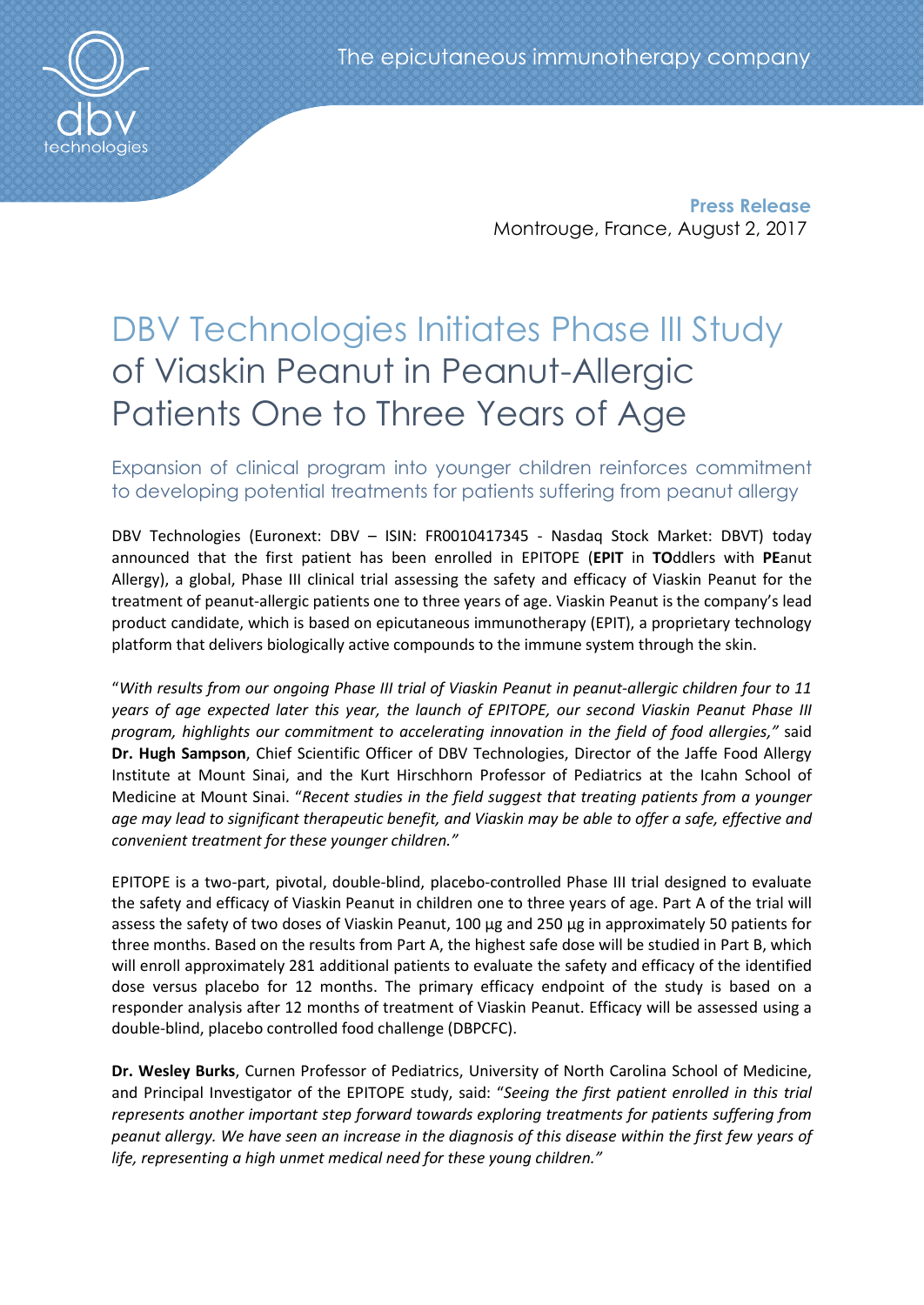### **About EPITOPE**

EPITOPE is expected to enroll approximately 331 patients (50 in Part A and 281 in Part B) in approximately 20 – 40 centers across North America (Canada and the United States), Ireland, and Australia.

The EPITOPE trial is a two-part trial: Part A is designed to assess the safety of Viaskin Peanut 100 µg and 250 µg to determine the highest safe dose, and Part B is designed to assess the safety and efficacy of the highest safe dose selected in Part A. In Part A, patients are randomized 1:2:2 to receive either placebo or Viaskin Peanut 100 μg or 250 μg for three months. A safety analysis will be performed after three months to determine the highest safe dose to be studied in Part B. If there are no safety concerns with either of the two doses, patients will continue on their respective treatment and remain on the same active dose or placebo they received in Part A. In Part B, patients will be randomized 2:1 to receive the selected dose of Viaskin Peanut or placebo.

The primary endpoint is based on a responder analysis after 12 months of treatment with the selected dose of Viaskin Peanut. Efficacy will be assessed using a double-blind, placebo controlled food challenge (DBPCFC). For patients with a baseline peanut protein eliciting dose (ED) equal to or less than 10 mg, a responder is defined as a patient with a peanut protein ED equal to or greater than 300 mg of peanut protein after 12 months of treatment. For patients with a baseline ED greater than 10 mg, a responder is defined as a patient with a peanut protein ED equal to or greater than 1,000 mg of peanut protein after 12 months of treatment. As a secondary efficacy endpoint, Cumulative Reactive Dose (CRD), will also be evaluated in EPITOPE to establish the total quantity of peanut protein that triggers patient reactions at month 12 of active treatment versus placebo. Serological markers will also be measured at baseline, 3, 6, and 12 months in order to characterize the immunological changes in patients.

#### **About DBV Technologies**

DBV Technologies is developing Viaskin®, a proprietary technology platform with broad potential applications in immunotherapy. Viaskin is based on epicutaneous immunotherapy, or EPIT®, DBV's method of delivering biologically active compounds to the immune system through intact skin. With this new class of selfadministered and non-invasive product candidates, the company is dedicated to safely transforming the care of food allergic patients, for whom there are no approved treatments. DBV's food allergies programs include ongoing clinical trials of Viaskin Peanut and Viaskin Milk, and preclinical development of Viaskin Egg. DBV is also pursuing a human proof-of-concept clinical study of Viaskin Milk for the treatment of Eosinophilic Esophagitis, and exploring potential applications of its platform in vaccines and other immune diseases.

DBV Technologies has global headquarters in Montrouge, France and New York, NY. Company shares are traded on segment A of Euronext Paris (Ticker: DBV, ISIN code: FR0010417345), part of the SBF120 index, and traded on the Nasdaq Global Select Market in the form of American Depositary Shares (each representing onehalf of one ordinary share) (Ticker: DBVT). For more information on DBV Technologies, please visit our website: [www.dbv-technologies.com](http://www.dbv-technologies.com/)

#### **Forward Looking Statements**

This press release may contain forward-looking statements and estimates, including statements regarding the potential of Viaskin Peanut. These forward-looking statements and estimates are not promises or guarantees and involve substantial risks and uncertainties. At this stage, the products of the Company have not been authorized for sale in any country. Among the factors that could cause actual results to differ materially from those described or projected herein include uncertainties associated generally with research and development, clinical trials and related regulatory reviews and approvals and the risk that historical clinical results in one patient population may not be predictive of future clinical trial results in different patient populations. A further list and description of these risks, uncertainties and other risks can be found in the Company's regulatory filings with the French Autorité des Marchés Financiers, the Company's Securities and Exchange Commission filings and reports, including in the Company's Annual Report on Form 20-F for the year ended December 31, 2016 and future filings and reports by the Company. Existing and prospective investors are cautioned not to place undue reliance on these forward-looking statements and estimates, which speak